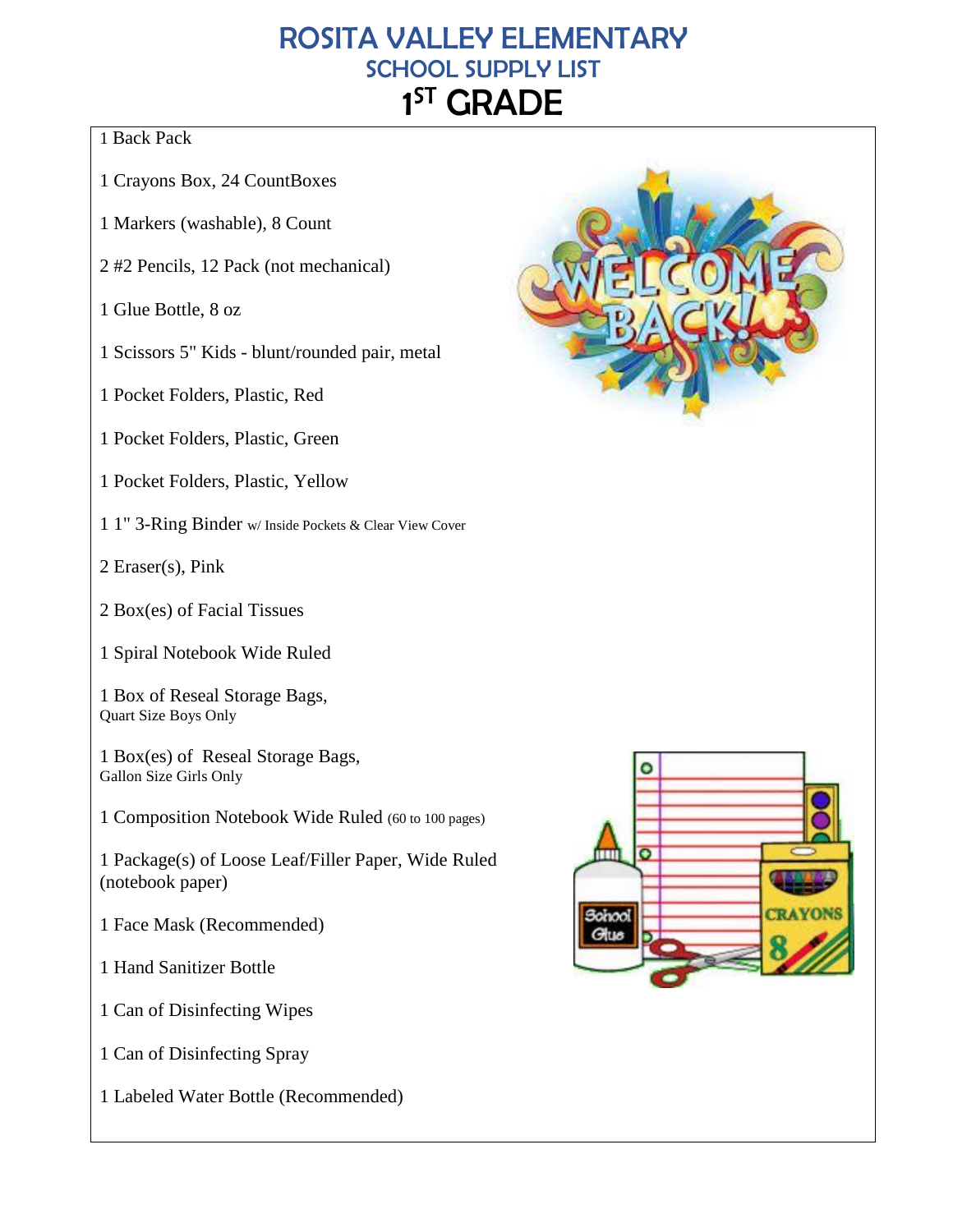### ROSITA VALLEY ELEMENTARY SCHOOL SUPPLY LIST  $2<sub>nd</sub>$ **GRADE**

### 1 Backpack

- 1 Box Crayons, 24 Count
- 1 #2 Pencils, 12 Pack not mechanical
- 2 Glue Sticks
- 1 Scissors- Pointed
- 1 Pencil sharpener
- 5 Spiral Notebook Wide Ruled 60 to 100 pages
- 1 Package(s) of Loose Leaf/Filler Paper, Wide Ruled (notebook paper)
- 1 1" 3-Ring Binder with clear plastic cover
- 1 Pocket Folders, Red, with Prongs/Brads
- 1 Pocket Folders, Blue, with Prongs/Brads
- 1 Pocket Folders, Yellow, with Prongs/Brads
- 1 Pocket Folders, Green, with Prongs/Brads
- 1 Pocket Folders, Orange, with Prongs/Brads
- 2 Erasers Large
- 2 Highlighters ,Yellow

1 Markers, 8 Count washable, classic color

- 2 Box(es) of Facial Tissues
- 1 EXPO Marker
- 2 Pens, Red
- 1 Box of Storage Bags, Quart Size
- 1 Hand Sanitizer Bottle
- 1 Can of Disinfecting Wipes
- 1 Can of Disinfecting Spray
- 1 Face Mask (Recommended)
- 1 Labeled Water Bottle (Recommended)



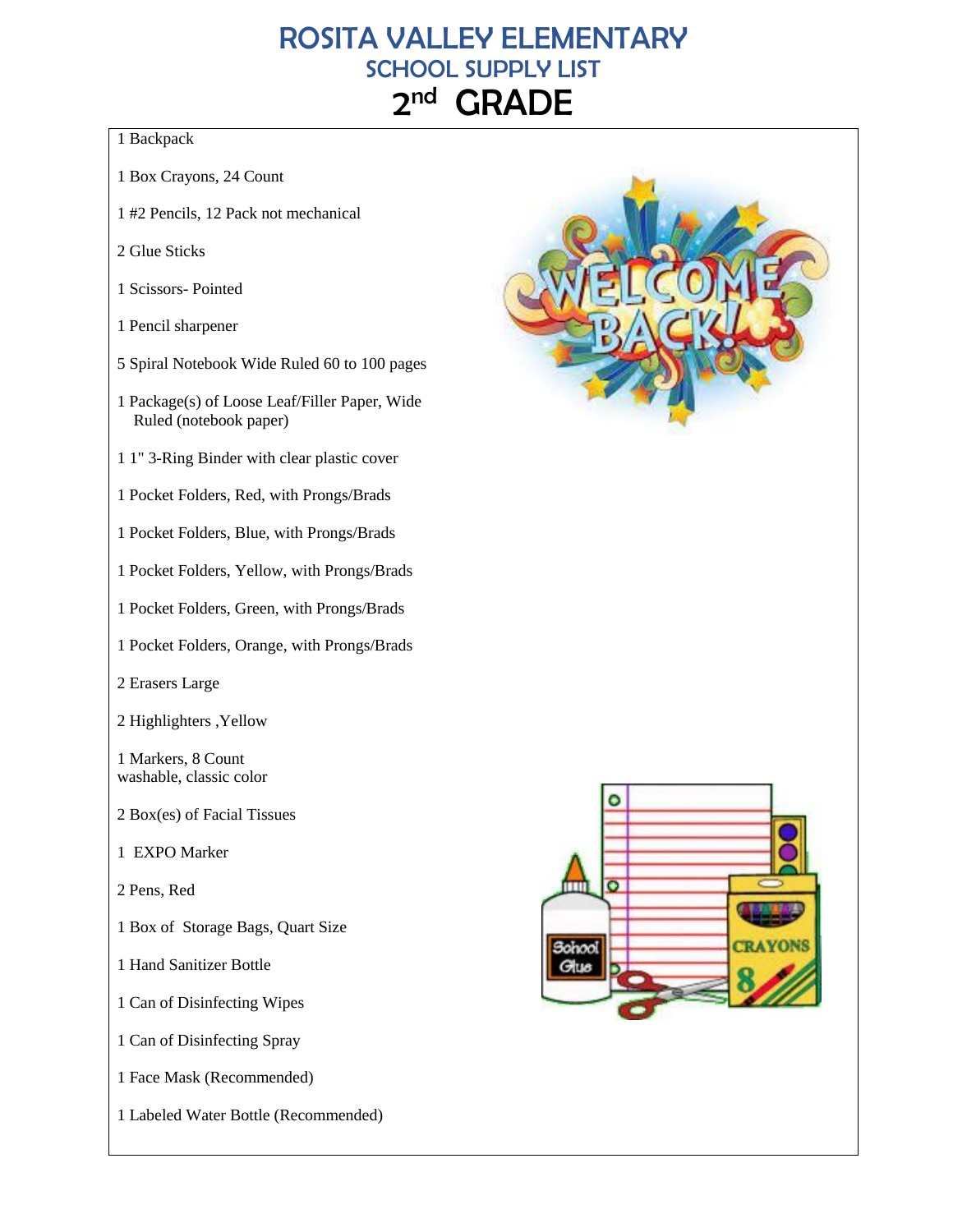# ROSITA VALLEY ELEMENTARY SCHOOL SUPPLY LIST 3<sup>rd</sup> GRADE

#### 1 Backpack

- 1 Box Crayons, 24 Count
- 1 #2 Pencils, 12 Pack not mechanical
- 2 Glue Sticks
- 1 Scissors- Pointed
- 1 Pencil sharpener
- 5 Spiral Notebook Wide Ruled 60 to 100 pages
- 1 Package(s) of Loose Leaf/Filler Paper, Wide Ruled (notebook paper)
- 1 1" 3-Ring Binder with clear plastic cover
- 5 Pocket Folders, with Prongs/Brads
- 2 Erasers Large
- 2 Highlighters ,Yellow
- 1 Markers, 8 Count washable, classic color
- 2 Box(es) of Facial Tissues
- 1 EXPO Marker
- 2 Pens, Red
- 1 Box Storage Bags, Quart Size Girls Only
- 1 Box Storage Bags, Gallon Size Boys Only
- 1 Hand Sanitizer Bottle
- 1 Can of Disinfecting Wipes
- 1 Can of Disinfecting Spray
- 1 Face Mask (Recommended)
- 1 Labeled Water Bottle (Recommended)

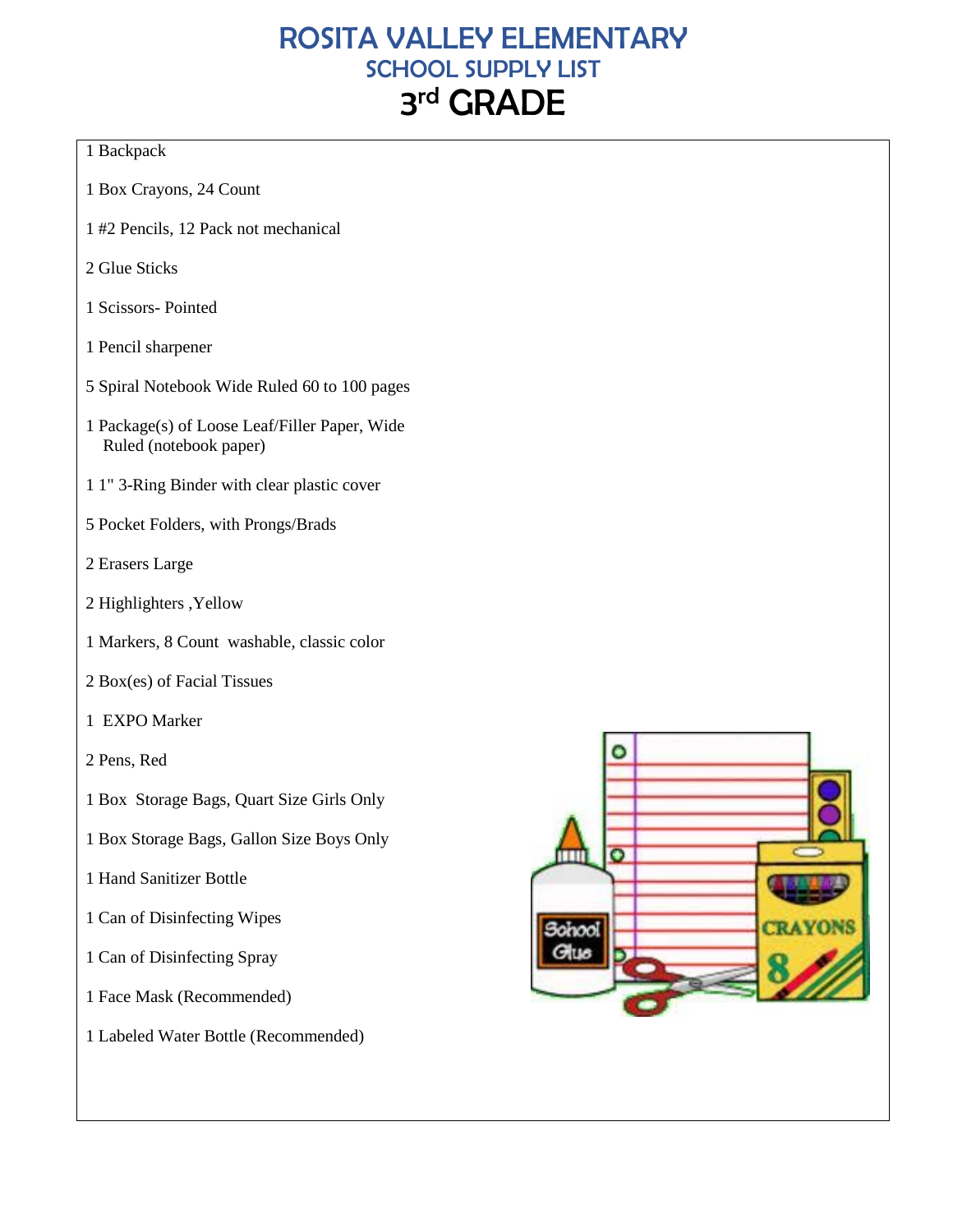# ROSITA VALLEY ELEMENTARY SCHOOL SUPPLY LIST 4<sup>th</sup> GRADE

### 1 Backpack

- 1 Box Crayons, 24 Count
- 1 #2 Pencils, 12 Pack not mechanical
- 2 Glue Sticks
- 1 Scissors- Pointed
- 1 Pencil sharpener
- 5 Spiral Notebooks Wide Ruled 60 to 100 pages
- 1 Package(s) of Loose Leaf/Filler Paper, Wide Ruled (notebook paper)
- 1 (1 ½) 3-Ring Binder
- 5 Pocket Folders with Prongs/Brads
- 1 Protractor
- 2 Erasers Large
- 2 Highlighters ,Yellow
- 1 Markers, 8 Count washable, classic color
- 2 Box(es) of Facial Tissues
- 1 EXPO Marker
- 2 Pens, Red
- 1 Box Storage Bags, Quart Size Girls Only
- 1 Box Storage Bags, Gallon Size Boys Only
- 1 Hand Sanitizer Bottle
- 1 Can of Disinfecting Wipes
- 1 Can of Disinfecting Spray
- 1 Face Mask (Recommended)
- 1 Labeled Water Bottle (Recommended)

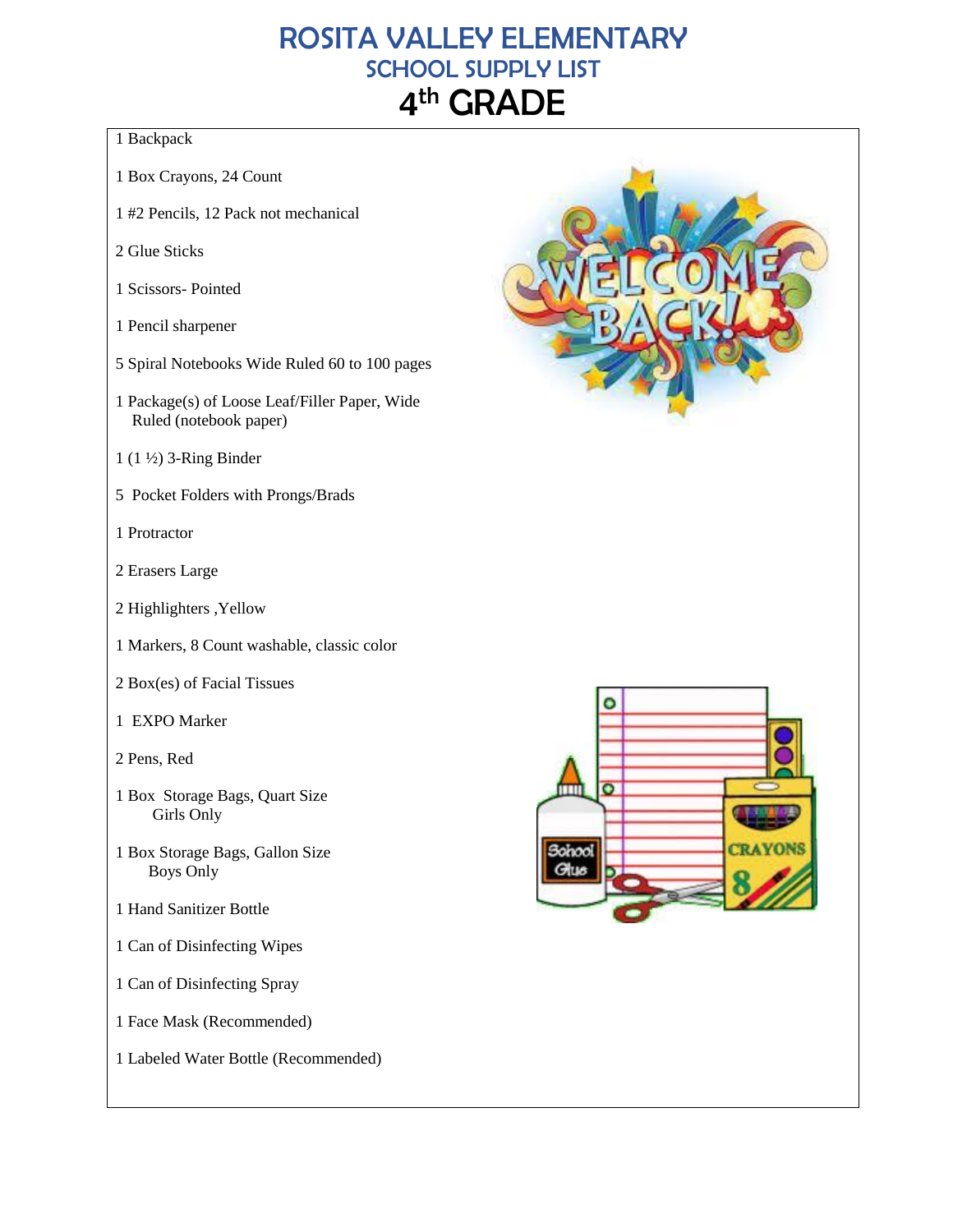# ROSITA VALLEY ELEMENTARY SCHOOL SUPPLY LIST 5<sup>th</sup> GRADE

#### 1 Backpack

- 1 Box Crayons, 24 Count
- 1 #2 Pencils, 12 Pack not mechanical
- 2 Glue Sticks
- 1 Scissors- Pointed
- 1 Pencil sharpener
- 5 Spiral Notebooks Wide Ruled 60 to 100 pages
- 1 Package(s) of Loose Leaf/Filler Paper
- 1 ruler
- 1 (2 in.) 3-Ring Binder
- 1 pack of dividers
- 5 Pocket Folders with Prongs/Brads
- 1 Protractor
- 2 Erasers Large
- 2 Highlighters ,Yellow
- 1 Markers, 8 Count washable, classic color
- 2 Box(es) of Facial Tissues
- 1 EXPO Marker
- 2 Pens, Red
- 1 Box Storage Bags, Quart Size Girls Only
- 1 Box Storage Bags, Gallon Size Boys Only
- 1 Hand Sanitizer Bottle
- 1 Can of Disinfecting Wipes
- 1 Can of Disinfecting Spray
- 1 Face Mask (Recommended)
- 1 Labeled Water Bottle (Recommended)